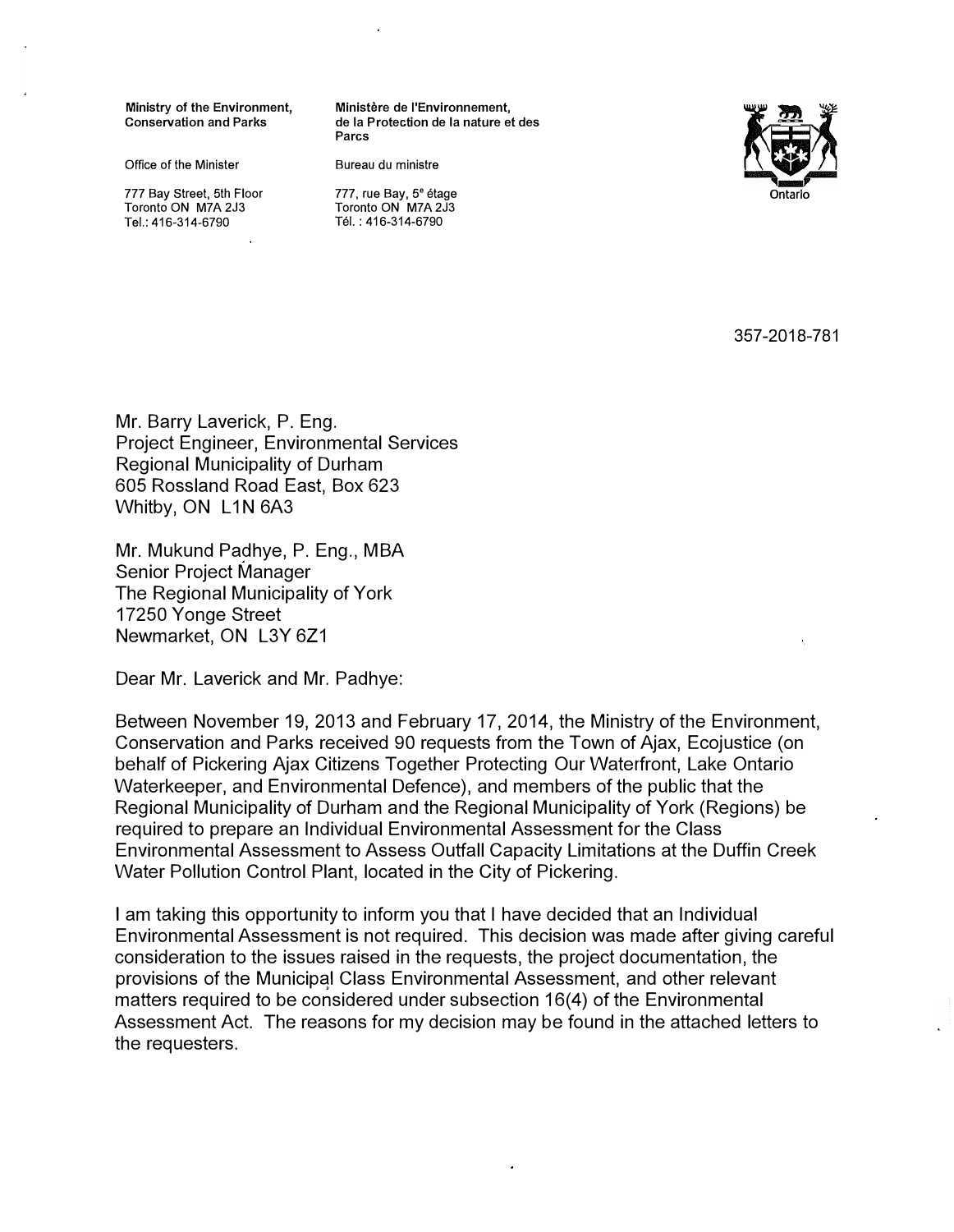Mr. Barry Laverick and Mr. Mukund Padhye Page 2.

It is understood that, subsequent to the issuance of the environmental study report for public and agency review, the Regions made a number of commitments with respect to protective measures to address environmental impacts, and specifically to address concerns raised in the Part II Order requests. In accordance with the Municipal Class Environmental Assessment, any commitments made to affected agencies or members of the public must be fulfilled and implemented as part of the proposed project.

Despite my not requiring an Individual Environmental Assessment be prepared, in reviewing the requests I noted that there are concerns with respect to this project which do warrant additional scientific study and additional consultation to be undertaken. In order to ensure that the environment is protected, I am imposing conditions on the project that would ensure the environment is protected as the project proceeds:

### **1. General Requirements**

- 1.1 The proponents shall implement the commitments made in the Phosphorus Reduction Action Plan Study, except as provided in these conditions or as provided in an environmental compliance approval.
- 1.2 The proponents shall provide the Director of the Environmental Assessment and Permissions Branch with annual updates in writing on the implementation of the commitments outlined in the Phosphorus Reduction Action Plan Study, until such time that the director indicates to the proponents in writing that further updates are not required.

# **2. Monthly Monitoring and Public Reporting**

2.1 The proponents shall post on the project website, on a monthly basis, the average total phosphorus and soluble reactive phosphorus effluent concentrations for the Duffin Creek Water Pollution Control Plant.

# **3. Advisory Committee**

- 3.1 The proponents shall establish and manage an advisory committee for the purposes of consultation on the implementation of the Phosphorus Reduction Action Plan Study.
- 3.2 Within one month of the date of the Minister's decision, the proponents shall invite representatives from the following list to participate on the advisory committee:
	- i. The Town of Ajax
	- ii. The City of Pickering
	- iii. Pickering Ajax Citizens Together Protecting Our Waterfront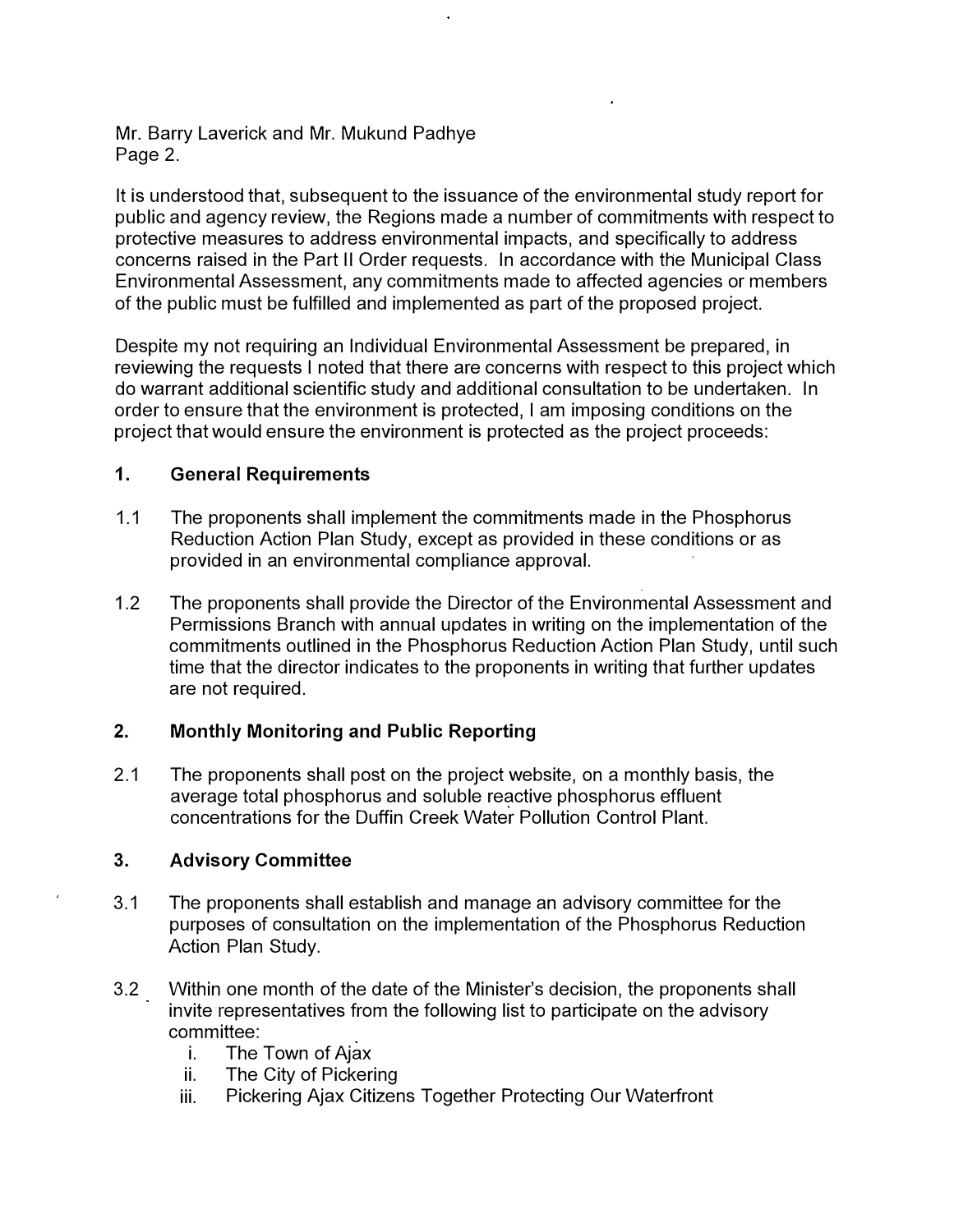Mr. Barry Laverick and Mr. Mukund Padhye Page 3.

- iv. Other local municipalities within Durham Region and York Region with an interest in the project
- v. Local conservation authorities
- 3.3 The advisory committee shall include at least one representative from each of the Regional Municipality of York and the Regional Municipality of Durham.
- 3.4 The Ministry's Central Region, through the Regional Director's Office, shall be invited to attend all advisory committee meetings as an observer.
- 3.5 The first advisory committee meeting shall be held within three months of the date of the Minister's decision. Draft terms of reference for the advisory committee shall be circulated to the advisory committee for their input at this meeting.
- 3.6 A notice of the advisory committee meetings shall be posted on the project website two weeks prior to a meeting, and sent directly to all advisory committee members.
- 3.7 The proponents shall produce minutes for each of the advisory committee meetings within two weeks of each advisory committee meeting. The advisory committee minutes shall include, at a minimum:
	- i. A summary of information provided by the proponents at the meeting;
	- ii. All concerns raised or comments made by the members of the advisory committee;
	- iii. The proponents' response at the meeting to the concerns raised or comments made, if any; and
	- iv. Any follow-up or steps to be taken by the proponents or advisory committee members as a result of the meeting.
- 3.8 Within six months of the date of the Minister's decision, the proponents shall submit to the Director of the Ministry's Environmental Assessment and Permissions Branch a final terms of reference for the advisory committee. The final terms of reference shall include:
	- i. A description of the membership and structure of the advisory committee, including a list of all members;
	- ii. A description of the advisory committee's mandate; and
	- iii. The frequency of advisory committee meetings.
- 3.9 The proponents shall provide the following information to the advisory committee:
	- i. The monthly average total phosphorus and monthly average soluble. reactive phosphorus effluent concentrations for the Duffin Creek Water Pollution Control Plant;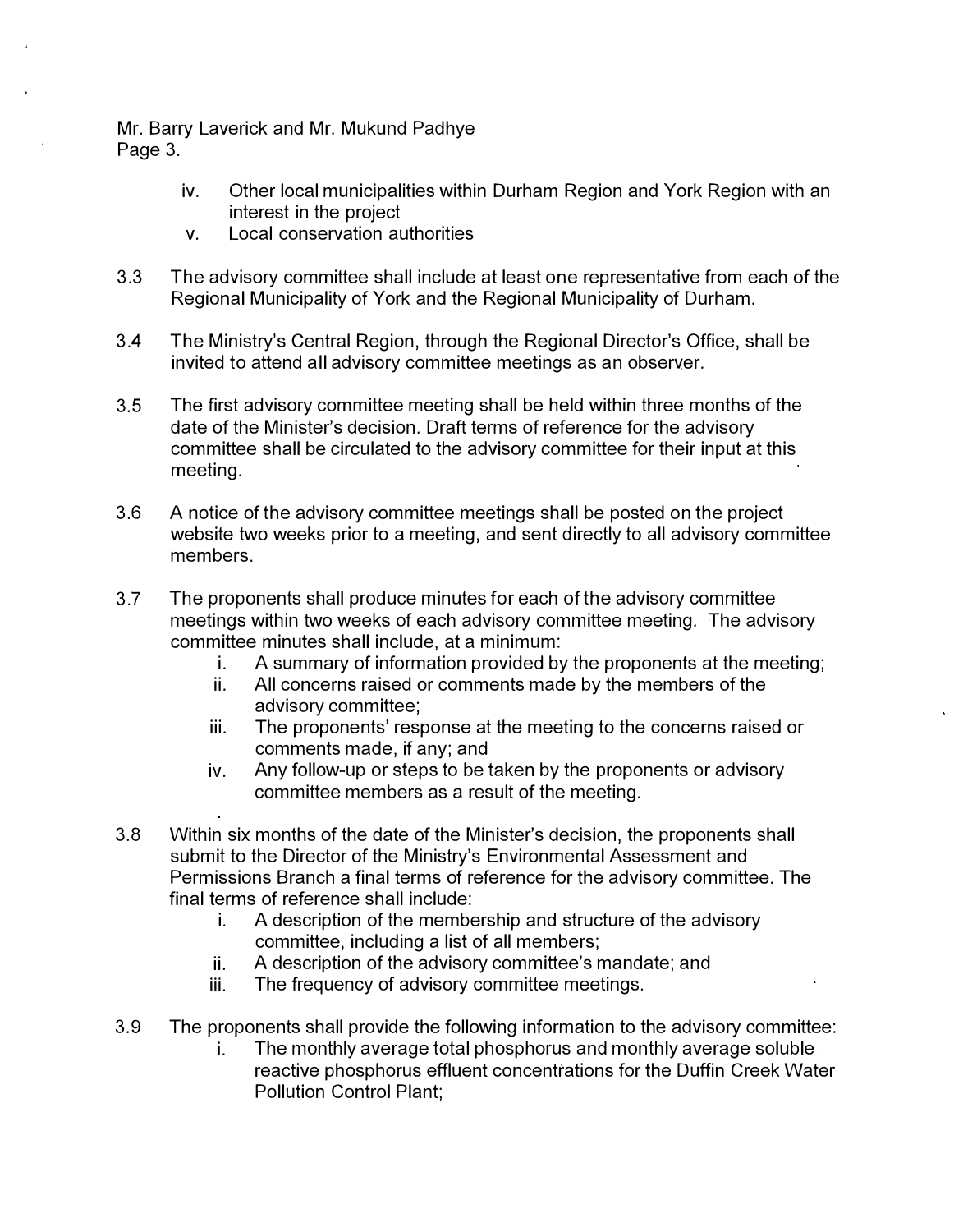Mr. Barry Laverick and Mr. Mukund Padhye Page 4.

- ii. An explanation for any exceedances of the monthly total phosphorus objective in the environmental compliance approval;
- iii. A verbal or written report on any research undertaken and results with respect to water quality and Cladophora algae in the nearshore of Lake Ontario at the Ajax-Pickering waterfront; and
- iv. Updates on the implementation of the Phosphorus Reduction Action Plan Study.
- 3.10 The proponents shall publish the minutes from the advisory committee meetings required by Condition 3.7 on the project website.
- 3.11 The proponents shall continue the advisory committee until the project has been in operation for three years or the parties invited pursuant to condition 3.2 to participate on the advisory committee no longer wish to participate on the advisory committee.

# **4. Conditions Reporting**

4.1 The proponents will submit a written report to the Director, Environmental Assessment and Permissions Branch, on how it has fulfilled conditions 1 to 3.

With this decision having been made, the Regions may now proceed with the project, subject to the conditions I have imposed and any other permits or approvals required. The Regions must implement the project in the manner it was developed and designed, as set out in the environmental study report and inclusive of all mitigating measures and environmental and other provisions therein.

Lastly, I would like to ensure that the Regions understand that failure to comply with the act, the provisions of the Municipal Class Environmental Assessment, and the conditions of my decision, and failure to implement the project in the manner described in the environmental study report, are contraventions of the act and may result in prosecution under section 38 of the act. I am confident that the Regions recognize the importance and value of the act and will ensure that its requirements and those of the Municipal Class Environmental Assessment are satisfied.

Sincerely,

Jeff Yurek Minister of the Environment, Conservation and Parks